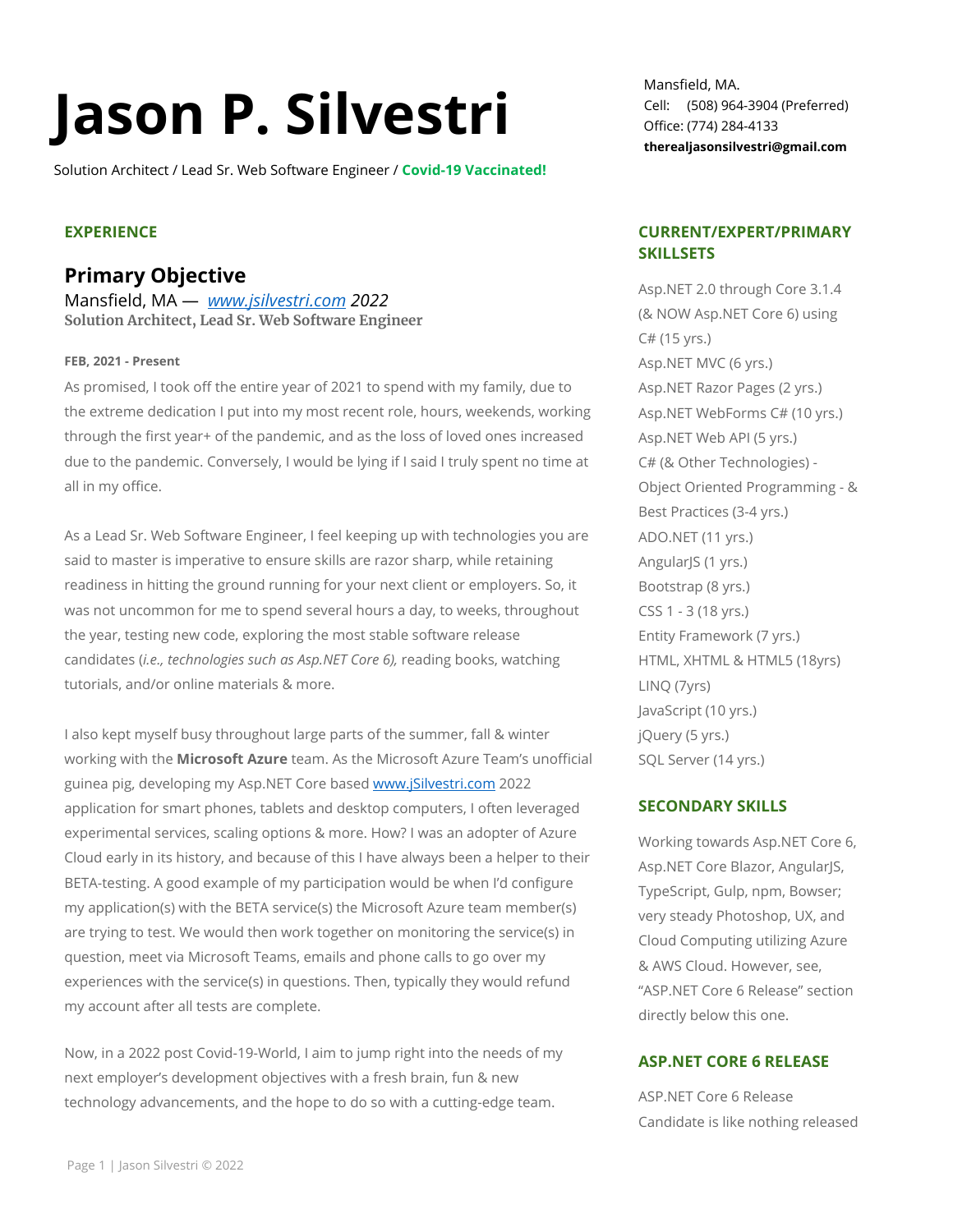Solution Architect / Lead Sr. Software Engineer / Sr. Web Application Developer

### **Red Curve Solutions, Inc.**

Beverly, MA — *Contracting and Full-Time* **Solution Architect, Lead Sr. Web Software Engineer**

#### **JUN, 2018 - FEB, 2021**

Working with **Red Curve Solutions**, located in *Beverly, MA*, as the **Lead Sr. Web Software Engineer**, has been one of my more interesting career choices. As the Lead, Sr., Web Software Engineer, I was tasked with two primary objectives; (first) help create and lead a Development Team from within a company that was - up until that point - 100% outsourcing software development projects, and (two) to help create an entirely new suite of software products from the ground up, the primary flag ship product, **Vortex 2.0**.

The technologies we leverage in Development were vast, but the technologies that roll off the tongue are *Azure / Cloud*, *DevOps*, *VSTS (a.k.a., Teams Foundation)*, *HTML5*, *CSS3*, *Asp.NET Core 1 – 2.8*, *MVC (C# & Razor)*, *jQuery*, *JavaScript*, *Bootstrap*, *Entity Framework*, *SQL Server*, *Web Services*, *Web APIs*, *JSON*, *Photoshop* & *More*.

A large array of our work we did was developing & maintaining accounting software we created, of which, exclusively handled all campaign proceeds to the United States Republic Party for the past decade of elections. If all that was not interesting enough, some of our top clients were some people you may know, such as the Governor of Massachusetts, **Charlie Baker**, Republican Party's nominee for President of the United States in the 2012 election, United States Senator, **Mitt Romney**, and former President of the United States, **Donald J. Trump**. Whether or not you support these individuals should not dilute our grand achievements. In the end, we created a brand-new suite of solutions that the team and our clients could truly be proud of.

Lastly, I originally started as a Contractor for the first 6 months, and then went full-time, for the first time, in over a decade, and continued my role as Lead Sr. Web Software Developer for the past couple years. Even now, I am temporarily still on-call for unsolicited team knowledge share sessions and emergency situations.

### **Jason Silvestri,**

Mansfield, MA — *Contracting, Consultant* **Solution Architect, Sr. Web Application Developer & Sr. Software Engineer**

#### **JAN, 2017 - MAR, 2018**

Working with **Optum / UHG / Dovetail Health**, located in *Waltham, MA*, as a **Sr.** 

Mansfield, MA. Cell: (508) 964-3904 (Preferred) Office: (774) 284-4133 **therealjasonsilvestri@gmail.com**

before. As much as technologies like AngularJS, Knockout and/or other Client-Side technologies would be what I normally brush up on in between projects, my complete attention right now is getting acclimated to the latest Asp.NET Core 6 release candidate, due to new framework performing faster than any popular web framework in the independent TechEmpower benchmarks arena today, which includes Java Servlet Pages, Node.js & More. 6x Faster!

#### **LATEST PROOF OF WORK**

**Much of what I do for client's is classified (C)**. However, I did develop my 2022 personal website using Asp.NET Core, Azure, Responsive Mobile Design, Two-Factor Authentication, Pipeline Deployments, and more! Plus, it also acts as one of the latest 2022 proofs of work I have to offer, and can be visited using your smart-phone, tablet or desktop computer via [www.jsilvestri.com.](http://www.jsilvestri.com/)

#### **PRIMARY OBJECTIVES**

**The company structure I look for** is that of a relatively stable environment, with an engaging philosophy, smart & collaborative team members, and a friendlybut-firm culture.

**I consider myself a personable**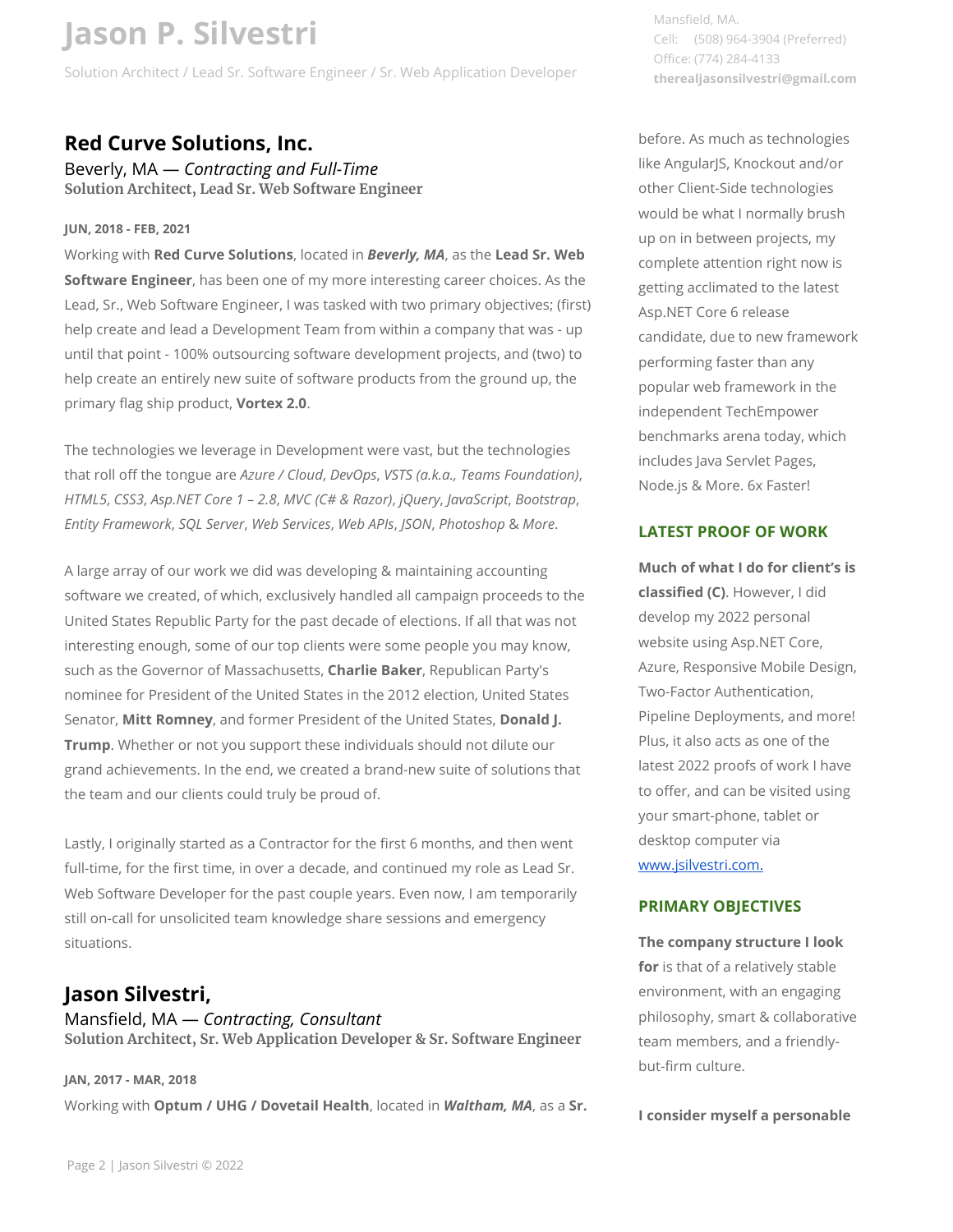Solution Architect / Lead Sr. Software Engineer / Sr. Web Application Developer

**Software Engineer**. The technologies we used were *AWS / Cloud*, *HTML5*, *CSS3*, *.NET 4.5 - 4.6.1*, *MVC (C# & Razor)*, *jQuery*, *JavaScript*, *Bootstrap*, *Entity Framework*, *SQL Server*, *Web Services*, *Web API*, *AngularJS*, *JSON* & *Photoshop*. A large array of our work we do is developing & maintaining HIPPA compliant healthcare software. We also develop sophisticated surveys and telecommunications for our call center coordinators. I was only supposed to be contracted for 3 months. However, I received 5 contract extensions, and helped the team to the very end of a merger & acquisition effort.

#### **MAR, 2016 - JAN, 2017**

Working with **Toppler™**, located in *Mansfield, MA*, as **lead Designer**, **Client-Side Developer**, **Server-Side Developer**, and **SQL Server/Entity Framework** 

**Architect** of my own product. The technologies I used were *Azure Cloud*, *HTML5*, *CSS3*, *.NET 4.6.1*, *MVC (C# & Razor)*, *jQuery*, *JavaScript*, *Bootstrap*, *Entity Framework*, *SQL Server*, *Web Services*, *Web API*, *AngularJS*, *JSON* & *Photoshop*. I single handedly raised over \$32,000 in funding for the project, developed 100% of the Graphic Designs, UX, UI, Client side, Server side and Database architecture. I even had investors looking to the product as a viable investment. Conversely, I shelved the project for lack of overall funding, and to work with clients and employers of priority.

#### **DEC, 2015 - FEB, 2016**

Worked with **AESC**, located in *North Attleboro, MA*, as a **Sr. Software Engineer**, *HTML5*, *CSS*, *JavaScript*, *Asp.NET 4.5.2*, *Entity Framework*, *JSON*, *Bootstrap* & *jQuery*. I was lead on the development of the new Utility Cloud custom CMS web application.

#### **AUG, 2015 - SEP, 2016**

Worked with **TripAdvisor** on an emergency call-in, located in *Needham, MA*, as a **Sr. Web Solution Architect** & **Sr. Web Application Developer**, where I was called in twice to help the team, and did so, using *HTML5*, *CSS*, *JavaScript*, *Bootstrap*, *Asp.NET 4.5.2*, *ADO.NET* and *SQL Server*.

#### **AUG, 2014 - APR, 2015**

Worked with **Dassault Systemes**, located in *Waltham, MA*, as a **Sr. Web Solution Architect** & **Lead Sr. Web Application Developer**, where I was the lead developer and web architect of the front-end user experience for a successful 1.2 MIL user R&D project called, **3DCONTENTCentral**. *HTML5*, *CSS*, *JavaScript*, *Bootstrap*, *jQuery* and other *JavaScript* based solutions. I also wrote large chunks of *ASP.NET* code.

Mansfield, MA. Cell: (508) 964-3904 (Preferred) Office: (774) 284-4133 **therealjasonsilvestri@gmail.com**

**& outgoing individual** who has a large respect for my superiors, clients & company stakeholders. **I work well in Waterfall, Scrum, and Agile,** but Agile has been the dominant development pattern as of late.

**I hit the ground running** with a good debriefing. I also work well solo, with teams, locally and globally, remote or on-site (*onsite is preferred*), and a team setting is the most productive approach in my opinion.

**I work hard**, late nights & weekends when/if necessary. **My most recent role** had me doing about **90% new developments and the latter on maintenance**, and although I was very satisfied with product solution upkeep, I would very much like to put more time into brand new product developments, while deeply engaged with client-facing projects; much like I have done with most clients & employers.

#### **LANGUAGES**

English

#### **EDUCATION**

**Stoughton, Academy,**  Stoughton, MA.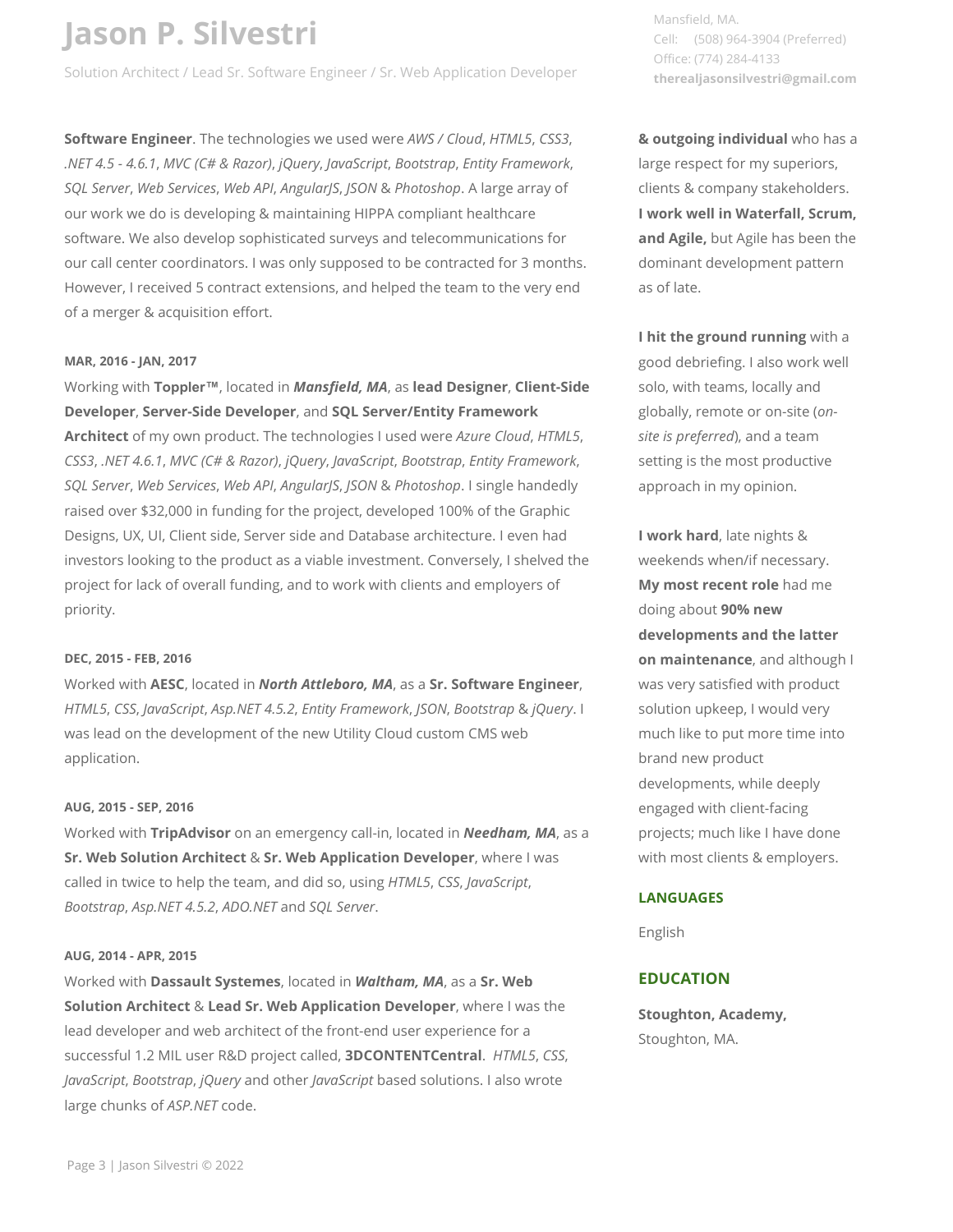Solution Architect / Lead Sr. Software Engineer / Sr. Web Application Developer

#### **MAR, 2014 - MAY, 2014**

Worked with **Princess House**, located in *Taunton, MA*, as a 2-month maternity leave fill-in, as a **Sr. Web Solution Architect** & **Web Application Developer**, programmatically updating *CMS systems*, *Asp.NET*, *HTML*, *CSS* & *JavaScript* clientside markup.

#### **JAN, 2013 - SEP, 2013**

Worked with **Opsec Security**, located in *Boston, MA*, as a **Sr. Web Solution Architect, Sr. Web Application Developer**. I co-developed several web applications, including the co-development of anti-counterfeiting smartphone, tablet and desktop computer software for brands, such as **NFL**, **NHL**, **WWE**, **Rovio** and other brands, *Asp.NET JavaScript, jQuery, Microsoft Ajax, Asp.NET 4.0 (C#), CSS Media Queries* and *HTML5*.

#### **OCT, 2011 - SEP, 2012**

Worked with **Zeta Interactive**, located in *Manasquan, NJ*, as a **Sr. Web Solution Architect & Sr. Web Application Developer**, using *Asp.NET HTML5, CSS2 and JavaScript* to develop website interfaces for **Union Bank®;** Co-developed and modified over 20 Asp.NET web pages of a core web application for **Botox® Cosmetic**; worked on complex business architecting proposal & SOW for **STIHL**; created *Facebook* application for **Citizen Watch** & **American Family**.

#### **FEB, 2011 - JUL, 2011**

Worked with **Invacare**, located in *Milford, MA*, as a *Sr. Web Microsoft .NET Software Engineer*. We developed *.NET 3.5, Ajax-Enabled web applications* from scratch, which included building all client-side interfaces, *graphic design* modifications*, SQL Server* database architecture.

#### **OTHER PROJECTS…**

I have also done some other smaller scale projects throughout the years such as working with **Liberty Mutual** & **Subaru** on a holiday web app dev campaign, **21st Century/Fox Business News** in co-developing air time video/special effects, helped **MIT Sloan** co-develop and optimize the MIT website infrastructure, helped **Harvard Business School** with Infographics, SharePoint and site development, helped TransR Corporation as Interim VP of Technology to help them spearhead the next 3-5 years & lastly, Flash/XHTML website for AccuReg®.

Mansfield, MA. Cell: (508) 964-3904 (Preferred) Office: (774) 284-4133 **therealjasonsilvestri@gmail.com**

#### **Class of 98, Diploma**

Over 20 years in the field, working with some of the best Startups and Fortune 500s in the World.